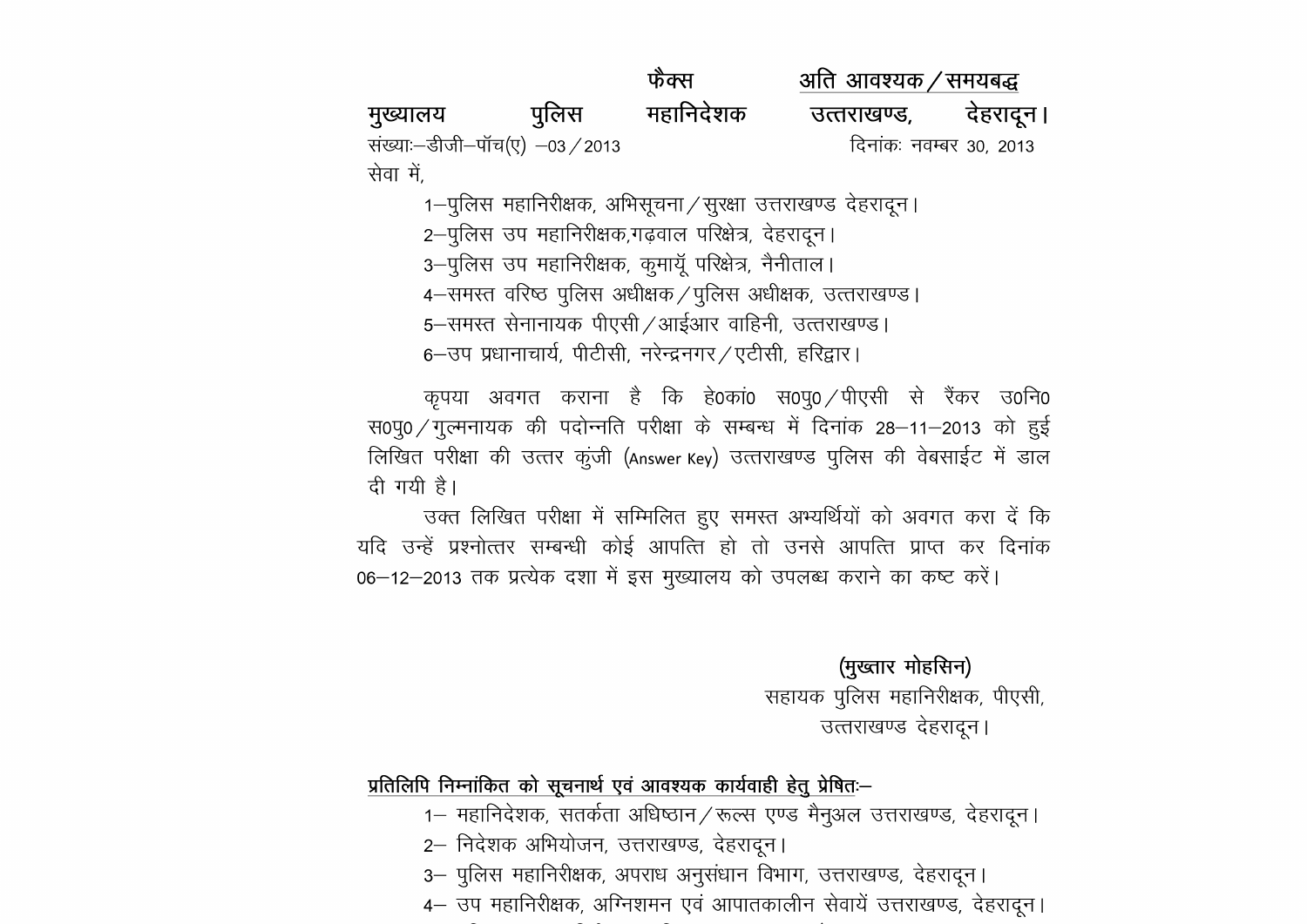## उत्तराखण्ड पुलिस में रैंकर उ०नि०स०पु० / गुल्मनायक के<br>पदों पर विभागीय पदोन्नति हेतु लिखित परीक्षा

परीक्षा दिनॉक: 28 नवम्बर 2013

 $\overline{C}$ 

B

D

D

 $\, {\bf B}$ 

 $\overline{C}$ 

 $\overline{C}$ 

 $\overline{C}$ 

 $\mathbf{B}$ 

 $\overline{C}$ 

 $\overline{B}$ 

 $\mathbf{A}$ 

 $\overline{C}$ 

 $\mathbf{A}$ 

 $\, {\bf B}$ 

 $\mathbf B$ 

 $\mathbf D$ 

A

D

 $\mathbf{A}$ 

 $\overline{C}$ 

D

 $\mathbf{A}$ 

 $\, {\bf B}$ 

 $\bf{B}$ 

47

48

49

50

समयः 11.00 बजे से 1.00 बजे तक

| $\,1$           |  | $\overline{C}$     |  | 26              |
|-----------------|--|--------------------|--|-----------------|
| $\sqrt{2}$      |  | $\overline{B}$     |  | 27              |
| 3               |  | D                  |  | 28              |
| $\overline{4}$  |  | D                  |  | 29              |
| 5               |  | $\overline{C}$     |  | 30              |
| $\overline{6}$  |  | B                  |  | $\overline{31}$ |
| $\overline{7}$  |  | $\overline{B}$     |  | 32              |
| 8               |  | $\overline{A}$     |  | $\overline{33}$ |
| 9               |  | $\overline{C}$     |  | 34              |
| 10              |  | $\overline{A}$     |  | 35              |
| 11              |  | $\overline{C}$     |  | 36              |
| 12              |  | $\overline{C}$     |  | 37              |
| 13              |  | $\overline{\rm C}$ |  | 38              |
| 14              |  | B                  |  | 39              |
| 15              |  | $\boldsymbol{B}$   |  | 40              |
| 16              |  | $\, {\bf B}$       |  | $\overline{41}$ |
| $\overline{17}$ |  | $\overline{D}$     |  | 42              |
| 18              |  | $\mathcal{C}$      |  | 43              |
| 19              |  | $\overline{C}$     |  | 44              |
| 20              |  | D                  |  | 45              |
| 21              |  | D                  |  | 46              |
| 22              |  | D                  |  | 47              |
| 23              |  | A                  |  | 48              |
| 24              |  | D                  |  | 49              |
| 25              |  | B                  |  | 50              |

| ANS WER                                                                                         |  |                |
|-------------------------------------------------------------------------------------------------|--|----------------|
| D                                                                                               |  |                |
| $\overline{A}$                                                                                  |  |                |
| $\overline{C}$                                                                                  |  |                |
| $\overline{D}$                                                                                  |  |                |
| $\overline{\mathbf{B}}$                                                                         |  |                |
| $\overline{B}$                                                                                  |  |                |
| $\overline{D}$                                                                                  |  |                |
| $\, {\bf B}$                                                                                    |  |                |
| $\overline{\mathbf{A}}$                                                                         |  |                |
| $\overline{B}$                                                                                  |  |                |
| A                                                                                               |  |                |
| $\overline{B}$<br>$\overline{C}$<br>$\overline{\mathbf{B}}$<br>$\overline{C}$<br>$\overline{B}$ |  |                |
|                                                                                                 |  | $\mathbf{A}$   |
|                                                                                                 |  | $\overline{D}$ |
|                                                                                                 |  | $\overline{C}$ |
|                                                                                                 |  | D              |
| $\boldsymbol{B}$                                                                                |  |                |
| $\overline{C}$                                                                                  |  |                |
| D                                                                                               |  |                |
| D                                                                                               |  |                |
|                                                                                                 |  |                |
|                                                                                                 |  |                |

| KEY (SET A) |                         |
|-------------|-------------------------|
| 76          | $\mathbf{A}$            |
| 77          | $\overline{A}$          |
| 78          | $\overline{D}$          |
| 79          | $\overline{C}$          |
| 80          | $\overline{A}$          |
| 81          | $\overline{D}$          |
| 82          | $\overline{\mathrm{C}}$ |
| 83          | $\overline{A}$          |
| 84          | $\overline{D}$          |
| 85          | $\, {\bf B}$            |
| 86          | $\boldsymbol{A}$        |
| 87          | $\overline{A}$          |
| 88          | $\overline{D}$          |
| 89          | $\overline{A}$          |
| 90          | $\overline{D}$          |
| 91          | A                       |
| 92          | $\overline{A}$          |
| 93          | $\overline{C}$          |
| 94          | $\mathcal{C}$           |
| 95          | $\mathcal{C}$           |
| 96          | $\overline{C}$          |
| 97          | D                       |
| 98          | $\overline{\mathbf{D}}$ |
| 99          | D                       |
| 100         | $\overline{C}$          |

| 101              | C                |
|------------------|------------------|
| 102              | A                |
| 103              | B                |
| 104              | $\boldsymbol{B}$ |
| 105              | D                |
| 106              | B                |
| 107              | $\overline{A}$   |
| 108              | $\overline{C}$   |
| 109              | $\overline{D}$   |
| 110              | $\overline{B}$   |
| 111              | B                |
| 112              | $\overline{D}$   |
| 113              | $\overline{C}$   |
| 114              | D                |
| 115              | D                |
| 116              | $\boldsymbol{B}$ |
| $\overline{117}$ | $\mathbf B$      |
| 118              | A                |
| 119              | $\subset$        |
| 120              | A                |
| 121              | B                |
| 122              | $\overline{A}$   |
| 123              | B                |
| 124              | B                |
| 125              | $\overline{C}$   |

| 126              | $\overline{C}$ |
|------------------|----------------|
| 127              | $\mathbf B$    |
| 128              | $\overline{B}$ |
| 129              | $\overline{C}$ |
| 130              | $\overline{A}$ |
| 131              | $\overline{C}$ |
| 132              | $\overline{C}$ |
| 133              | $\overline{A}$ |
| 134              | $\overline{B}$ |
| 135              | $\overline{A}$ |
| 136              | $\overline{D}$ |
| 137              | $\overline{A}$ |
| 138              | $\overline{A}$ |
| 139              | $\overline{A}$ |
| $\overline{140}$ | $\overline{C}$ |
| $\overline{141}$ | $\overline{D}$ |
| 142              | $\overline{C}$ |
| $\frac{143}{3}$  | $\overline{A}$ |
| 144              | $\overline{C}$ |
| 145              | $\bar{C}$      |
| 146              | $\overline{C}$ |
| 147              | $\overline{A}$ |
| 148              | D              |
| 149              | B              |
| 150              | Ċ              |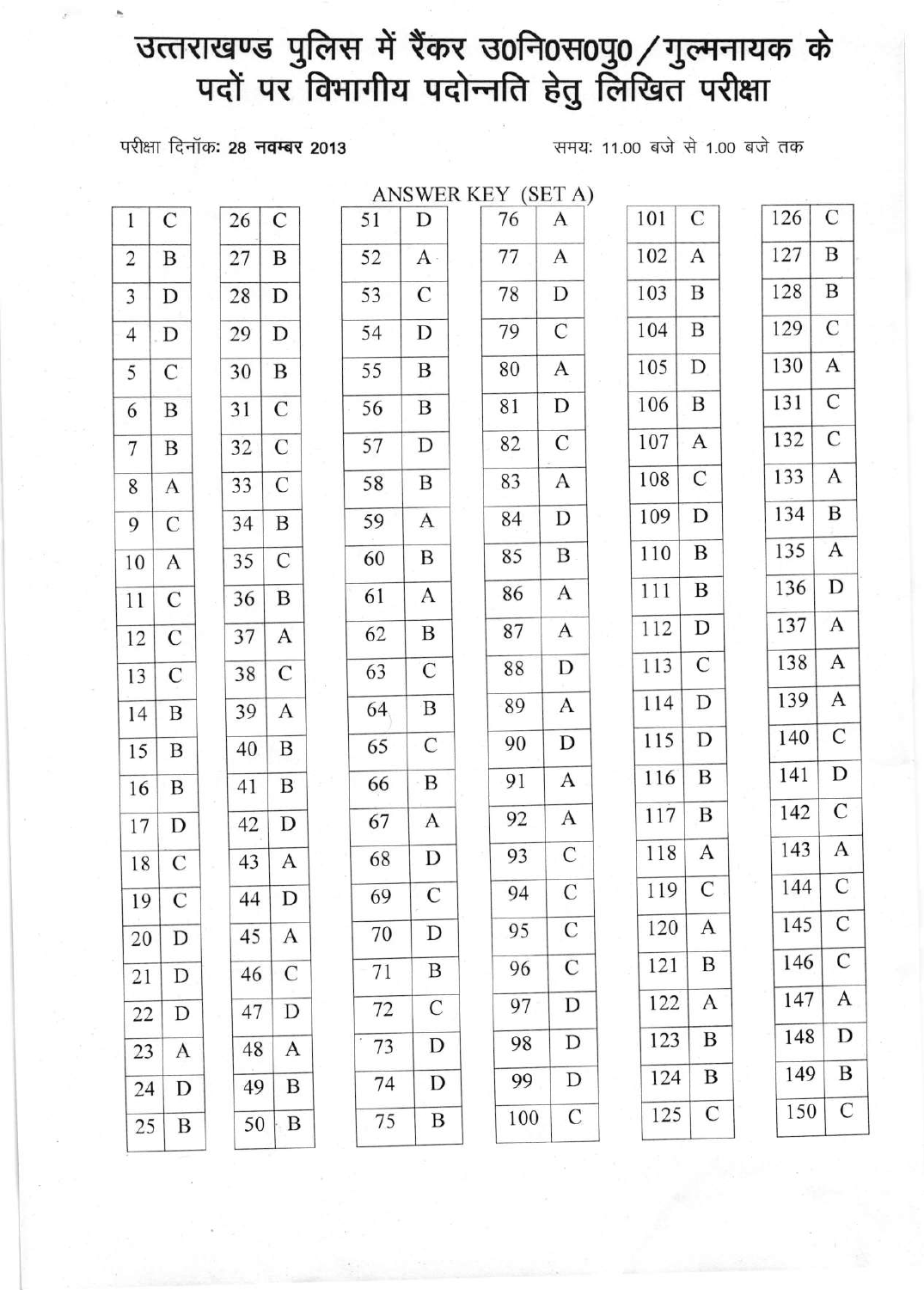### उत्तराखण्ड पुलिस में रैंकर उ०नि०स०पु० / गुल्मनायक के<br>पदों पर विभागीय पदोन्नति हेतु लिखित परीक्षा

ANSWER KEY (SET B)

परीक्षा दिनॉक: 28 नवम्बर 2013

D

 $\mathcal{C}$ 

 $\mathcal{C}$ 

D

D

D

 $\mathbf{A}$ 

D

 $\bf{B}$ 

 $\mathbf C$ 

 $\mathbf B$ 

 $\overline{C}$ 

B

 $D$ 

D

 $\overline{C}$ 

 $\, {\bf B}$ 

 $\bf{B}$ 

A

 $\overline{\text{C}}$ 

 $\mathbf{A}$ 

 $\mathcal{C}$ 

 $\overline{C}$ 

 $\overline{C}$ 

 $\mathbf B$ 

48

49

50

समयः 11.00 बजे से 1.00 बजे तक

 ${\rm D}$  $\mathbf{1}$ 26  $\overline{2}$  $\mathbf{A}$ 27 3 D 28  $\overline{4}$  $\mathbf{A}$ 29  $\mathbf C$ 5 30 6 D 31  $\boldsymbol{7}$ 32 A 8  $\, {\bf B}$ 33 9  $\boldsymbol{B}$ 34 10 D 35  $11$ 36 D 12 B 37  $\overline{C}$ 13 38  $\mathcal{C}$ 39 14  $\mathcal{C}$ 40 15 41 16  $\mathbf B$ 42 17  $\mathcal{C}$ 43 B 18 44 19 A  $\mathcal{C}$ 45 20 46  $\mathbf{A}$ 21 47 22 B

B

B

B

23

24

25

| 51              | $\overline{A}$          |
|-----------------|-------------------------|
| 52              | $\overline{C}$          |
| 53              | $\overline{C}$          |
| $\overline{54}$ | $\overline{C}$          |
| 55              | $\overline{C}$          |
| $\overline{56}$ | $\overline{D}$          |
| $\overline{57}$ | $\overline{D}$          |
| 58              | ${\bf D}$               |
| 59              | $\mathcal{C}$           |
| 60              | $\overline{D}$          |
| $\overline{61}$ | $\overline{\mathrm{C}}$ |
| 62              | $\overline{A}$          |
| $\overline{63}$ | $\overline{D}$          |
| 64              | $\overline{C}$          |
| 65              | $\overline{A}$          |
| 66              | $\overline{D}$          |
| 67              | $\overline{B}$          |
| 68              | A                       |
| 69              | A                       |
| $\overline{70}$ | $\bar{D}$               |
| $\overline{71}$ | A                       |
| 72              | $\overline{\mathbf{D}}$ |
| 73              | $\overline{A}$          |
| 74              | B                       |
| 75              | $\overline{C}$          |

| 76              |  | B                       |  |
|-----------------|--|-------------------------|--|
| 77              |  | $\overline{A}$          |  |
| 78              |  | $\overline{\mathbf{D}}$ |  |
| 79              |  | $\overline{C}$          |  |
|                 |  |                         |  |
| 80              |  | D                       |  |
| 81              |  | B                       |  |
| 82              |  | $\overline{C}$          |  |
| 83              |  | $\overline{D}$          |  |
| 84              |  | $\overline{D}$          |  |
| 85              |  | $\, {\bf B}$            |  |
| 86              |  | $\mathbf{A}$            |  |
| 87              |  | $\overline{A}$          |  |
| 88              |  | $\overline{\text{D}}$   |  |
| 89              |  | $\mathbf{A}$            |  |
| 90              |  | $\overline{C}$          |  |
| 91              |  | ${\rm D}$               |  |
| 92              |  | $\mathbf B$             |  |
| 93              |  | B                       |  |
| 94              |  | D                       |  |
| 95              |  | $\, {\bf B}$            |  |
| $\overline{96}$ |  | $\overline{A}$          |  |
| 97              |  | $\overline{\mathbf{B}}$ |  |
| 98              |  | A                       |  |
| 99              |  | B                       |  |
| 100             |  | C                       |  |

| 101              | $\overline{C}$     |
|------------------|--------------------|
| 102              | D                  |
| 103              | $\overline{C}$     |
| 104              | $\overline{A}$     |
| 105              | $\overline{C}$     |
| 106              | $\overline{C}$     |
| 107              | $\overline{C}$     |
| 108              | $\mathbf{A}$       |
| 109              | $\overline{D}$     |
| $\overline{110}$ | $\overline{B}$     |
| $\overline{111}$ | $\overline{C}$     |
| 112              | $\overline{\rm c}$ |
| $\overline{113}$ | $\overline{B}$     |
| 114              | $\overline{B}$     |
| $\overline{115}$ | $\overline{C}$     |
| $\overline{116}$ | $\overline{A}$     |
| $\overline{117}$ | $\overline{C}$     |
| 118              | $\overline{C}$     |
| 119              | A                  |
| 120              | B                  |
| 121              | A                  |
| 122              | D                  |
| 123              | А                  |
| 124              |                    |
| 125              |                    |

| 126              | $\overline{C}$ |
|------------------|----------------|
| 127              | D              |
| 128              | D              |
| 129              | B              |
| 130              | $\mathbf{B}$   |
| 131              | $\overline{A}$ |
| 132              | $\overline{C}$ |
| 133              | A              |
| 134              | $\mathbf B$    |
| 135              | $\overline{A}$ |
| 136              | B              |
| 137              | B              |
| 138              | $\overline{C}$ |
| 139              | $\overline{C}$ |
| 140              | $\overline{A}$ |
| 141              | B              |
| $\overline{142}$ | $\overline{B}$ |
| 143              | $\overline{D}$ |
| 144              | B              |
| 145              |                |
| 146              | $\overline{C}$ |
| 147              | D              |
| 148              | B              |
| 149              | B              |
| 150              | D              |
|                  |                |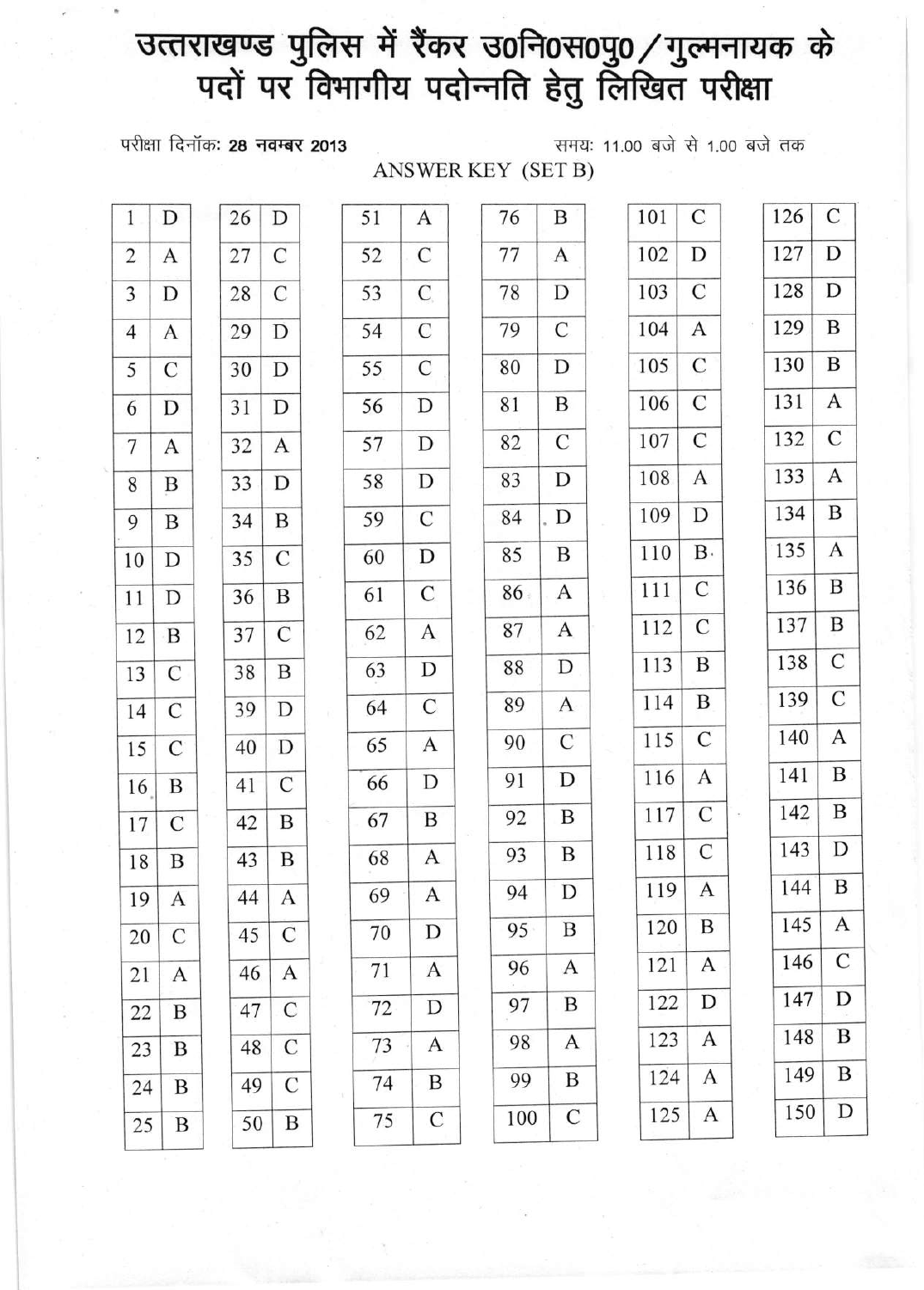# उत्तराखण्ड पुलिस में रैंकर उ0नि0स0पु0 / गुल्मनायक के<br>पदों पर विभागीय पदोन्नति हेतु लिखित परीक्षा

#### परीक्षा दिनॉक: 28 नवम्बर 20

26

27

28

29

30

 $31$ 

32

33

34

35

36

37

38

39

40

41

42

43

44

45

46

47

48

49

50

D

D

 $\mathbf{B}$ 

 $\mathbf{A}$ 

 $\overline{C}$ 

 $\mathbf{A}$ 

 $\boldsymbol{B}$ 

 $\mathbf{B}$ 

D

D

 $\boldsymbol{B}$ 

 $\overline{C}$ 

 $\overline{C}$ 

 ${\bf C}$ 

 $\mathbf B$ 

 $\mathcal{C}$ 

 ${\bf D}$ 

 $\mathbf{A}$ 

 $\mathbf B$ 

 $\mathbf B$ 

 $\mathbf D$ 

 $\mathbf{A}$ 

 $\mathbf D$ 

A

 $\overline{C}$ 

समयः 11.00 बजे से 1.00 बजे तक

| $\mathbf{1}$       | Α                         |
|--------------------|---------------------------|
| $\overline{2}$     | $\overline{\overline{C}}$ |
|                    | $\overline{A}$            |
| $\overline{4}$     | $\overline{\rm C}$        |
| $\overline{5}$     | $\overline{C}$            |
| $\overline{6}$     | $\overline{\rm C}$        |
| $\overline{7}$     | $\overline{B}$            |
| $\overline{\bf 8}$ | $\overline{C}$            |
| $\overline{9}$     | $\overline{B}$            |
| $\overline{10}$    | $\overline{D}$            |
| $\overline{11}$    | $\overline{D}$            |
| $\overline{12}$    | $\overline{C}$            |
| $\overline{13}$    | $\overline{B}$            |
| $\overline{14}$    | $\overline{B}$            |
| $\overline{15}$    | $\overline{\text{D}}$     |
| $\overline{16}$    | $\overline{A}$            |
| $\overline{17}$    | $\overline{D}$            |
| $\overline{18}$    | $\overline{B}$            |
| 19                 | $\overline{C}$            |
| 20                 | B                         |
| $\overline{21}$    | B                         |
| 22                 | $\overline{B}$            |
| $\overline{23}$    | ${\rm D}$                 |
| $\overline{24}$    | $\overline{C}$            |
| $\overline{25}$    | $\overline{C}$            |

| 013 |                 |                         |  |
|-----|-----------------|-------------------------|--|
|     |                 | <b>ANSWER KE</b>        |  |
|     | 51              | D                       |  |
|     | 52              | B                       |  |
|     | 53              | $\overline{A}$          |  |
|     | $\overline{54}$ | $\overline{B}$          |  |
|     | 55              | $\overline{A}$          |  |
|     | 56              | $\overline{B}$          |  |
|     | 57              | $\overline{C}$          |  |
|     | 58              | $\overline{\mathsf{D}}$ |  |
|     | 59              | A                       |  |
|     | 60              | $\overline{C}$          |  |
|     | 61              | D                       |  |
|     | 62              | B                       |  |
|     | 63              | B                       |  |
|     | 64              | $\overline{B}$          |  |
|     | 65              | $\overline{C}$          |  |
|     | 66              | $\overline{D}$          |  |
|     | 67              | D                       |  |
|     | 68              | B                       |  |
|     | 69              | $\mathbf{A}$            |  |
|     | 70              | $\mathbf{A}$            |  |
|     | 71              | B                       |  |
|     | $\overline{72}$ | $\overline{C}$          |  |
|     | 73              | $\overline{\mathbf{B}}$ |  |
|     | 74              | A                       |  |
|     | $\overline{75}$ | $\overline{\mathbf{D}}$ |  |
|     |                 |                         |  |

| $\frac{EY(SETC)}{76 C }$ |  |                         |  |
|--------------------------|--|-------------------------|--|
|                          |  |                         |  |
| $\overline{77}$          |  | D                       |  |
| 78                       |  | B                       |  |
| 79                       |  | $\mathbf{A}$            |  |
| 80                       |  | $\overline{A}$          |  |
| 81                       |  | D                       |  |
| 82                       |  | $\overline{A}$          |  |
| 83                       |  | $\overline{D}$          |  |
| 84                       |  | $\overline{A}$          |  |
| 85                       |  | $\overline{D}$          |  |
| 86                       |  | $\overline{C}$          |  |
| 87                       |  | $\overline{A}$          |  |
| 88                       |  | $\overline{D}$          |  |
| 89                       |  | $\mathcal{C}$           |  |
| 90                       |  | $\overline{A}$          |  |
| 91                       |  | D                       |  |
| 92                       |  | D                       |  |
| 93                       |  | D                       |  |
| 94                       |  | D                       |  |
| $\overline{95}$          |  | $\overline{\mathrm{C}}$ |  |
| 96                       |  | $\overline{A}$          |  |
| 97                       |  | $\overline{\rm c}$      |  |
| 98                       |  | $\overline{C}$          |  |
| 99                       |  | $\overline{C}$          |  |
| 100                      |  | $\overline{C}$          |  |

| $\overline{01}$  | A                  |
|------------------|--------------------|
| $\overline{02}$  | $\overline{C}$     |
| $\overline{03}$  | $\overline{D}$     |
| $\overline{04}$  | $\mathbf B$        |
| $\overline{05}$  | $\overline{B}$     |
| $\overline{106}$ | $\overline{D}$     |
| $\overline{107}$ | $\overline{C}$     |
| 108              | $\overline{A}$     |
| $\overline{109}$ | $\overline{B}$     |
| $\overline{110}$ | $\overline{B}$     |
| $\overline{111}$ | $\overline{D}$     |
| $\overline{112}$ | $\mathbf{B}$       |
| 113              | $\overline{\rm C}$ |
| $\overline{114}$ | $\mathbf{A}$       |
| $\overline{115}$ | $\mathbf{B}$       |
| 116              | A                  |
| 117              | $\mathbf B$        |
| 118              | B                  |
| 119              | $\overline{C}$     |
| 120              | $\overline{C}$     |
| 121              | $\mathbf D$        |
| 122              | D                  |
| 123              | B                  |
| 124              | B                  |
| $\overline{125}$ | A                  |
|                  |                    |

| 126              | $\overline{A}$     |
|------------------|--------------------|
| $\overline{127}$ | $\mathbf{B}$       |
| 128              | $\overline{A}$     |
| 129              | D                  |
| $\overline{130}$ | $\overline{A}$     |
| 131              | $\overline{A}$     |
| 132              | $\overline{A}$     |
| 133              | $\overline{C}$     |
| 134              | $\bar{\mathbf{B}}$ |
| 135              | $\overline{B}$     |
| 136              | $\overline{C}$     |
| 137              | $\overline{A}$     |
| 138              | $\overline{C}$     |
| 139              | $\overline{C}$     |
| 140              | $\overline{C}$     |
| $\overline{141}$ | $\overline{C}$     |
| $\overline{142}$ | $\overline{A}$     |
| $\overline{143}$ | D                  |
| 144              | B                  |
| 145              | $\overline{C}$     |
| 146              | $\overline{C}$     |
| 147              | D                  |
| 148              | $\overline{C}$     |
| 149              | A                  |
| $\overline{150}$ | $\overline{C}$     |